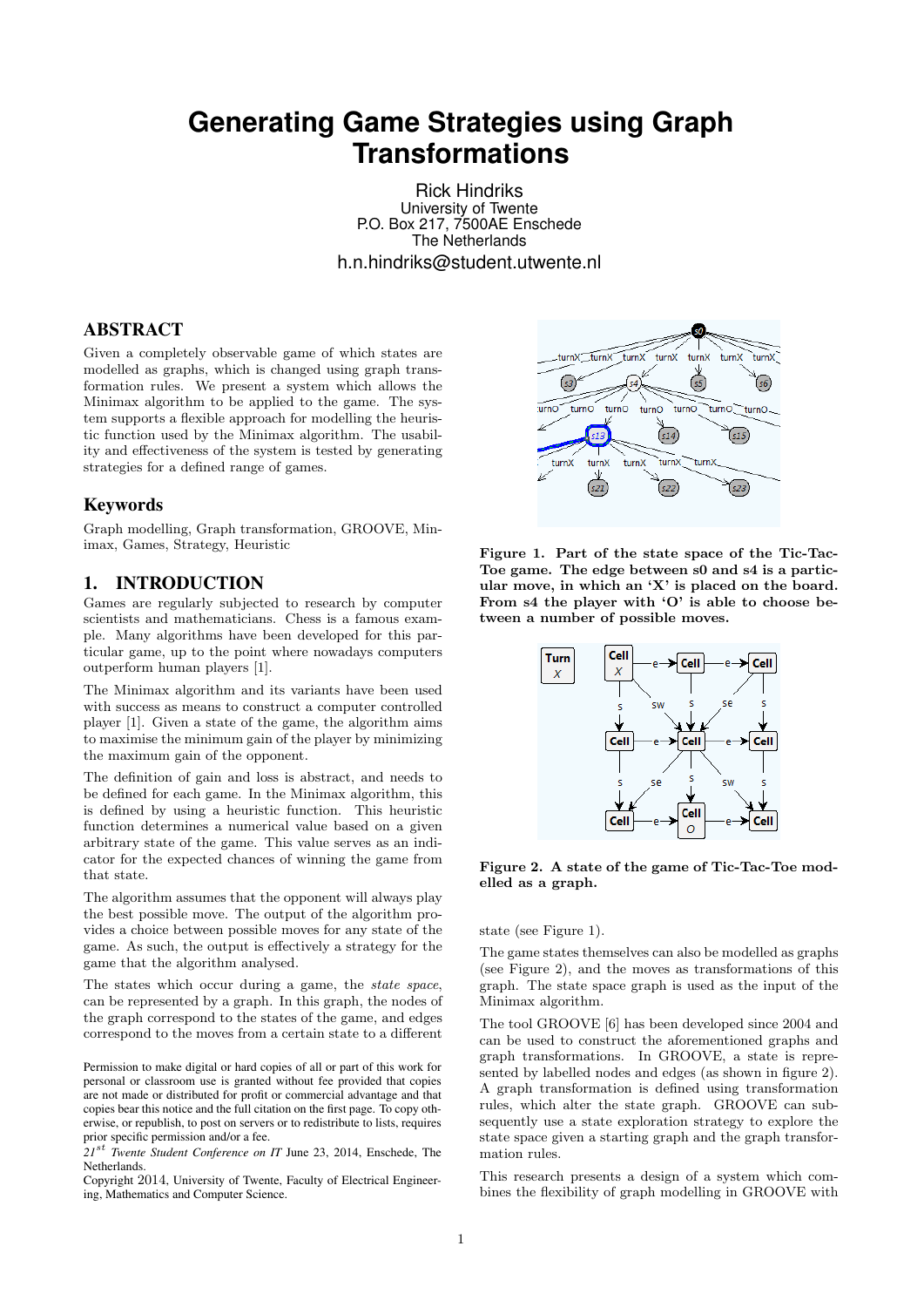the Minimax algorithm. This system should provide a convenient method for specifying the heuristic required by the Minimax algorithm. The new system generates a strategy for a game modelled as a graph transformation system by using the Minimax algorithm in conjunction with the specified heuristic function. The flexibility of this system is verified by generating strategies for a selected range of games.

## 2. BACKGROUND

## 2.1 Graph modelling with GROOVE

#### *2.1.1 State graphs*

As mentioned above, the tool GROOVE is used to create a system of graphs and graph transformation rules. A state graph models a logical structure, consequently the visual position of the nodes is not of importance. The node labels in GROOVE are also used for typing (see Figure 2). GROOVE also supports special node types which contain data such as integers and strings. The initial state of the game is modelled as the starting graph.

#### *2.1.2 Graph transformation rules*

State graphs are transformed to different state graphs using graph transformations. In GROOVE graph transformations are defined by means of graph transformation rules.

A graph transformation rule is also defined as a graph with labelled nodes and edges. GROOVE defines special labels which are added before the label of the node or edge to alter a graph (see Table 1). A transformation rule can be applied to the graph when it is matched. GROOVE applies and tests whether a rule matches the current graph using the following procedure:

- 1. Test whether all reader nodes and edges exist in the graph
- 2. Test whether all eraser nodes and edges exist in the graph
- 3. Test whether all embargo nodes and edges do not exist in the graph

When all tests succeed, the rule is applicable; its application results in the following steps:

- 4. Remove all eraser nodes and edges from the graph
- 5. Add all creator nodes and edges to the graph

When the rule is applied, a new state is generated and added to the state space. For an example transformation rule and its effects, see Figures 3 and 4. A more complex transformation rule is shown in Figure 8.

#### *2.1.3 State exploration*

In any state, zero or more transformation rules can be applied. The application of a single rule alters the existing state and creates a new state. The choice which rule to apply to which state is made according to a state exploration strategy. Examples of such strategies are: breadth-first, depth-first, or random exploration.

#### 2.2 Minimax

The Minimax algorithm is an algorithm based on the Minimax theorem, "... which states that every finite, zero-sum, two-person game has optimal mixed strategies. " [9] This was proven by John von Neumann [3]. A finite, zero-sum,

Table 1. Main label types in graph transformation rules

| .       |             |                            |
|---------|-------------|----------------------------|
| Name    | Appearance  | Description                |
| Reader  | Black       | Checks whether a node or   |
|         |             | edge exists in the graph   |
| Eraser  | Dashed blue | Checks whether a node or   |
|         |             | edge exists in the graph,  |
|         |             | and removes it when the    |
|         |             | rule is applied            |
| Creator | Bold green  | Creates a new node or edge |
|         |             | when the rule is applied   |
| Embargo | Striped red | Checks whether a node or   |
|         |             | edge does not exist in the |
|         |             | graph                      |



Figure 3. The transformation rule used to move Pacman to an adjacent cell, and eat (destroy) a pellet residing there. Note that an application of this rule is only valid when a pellet resides in the target cell.



Figure 4. A situation in the game of Pacman. The situation on the left reflects the game before applying the eat-pellet rule (see Figure 3), and the situation on the right reflects the game after the rule application.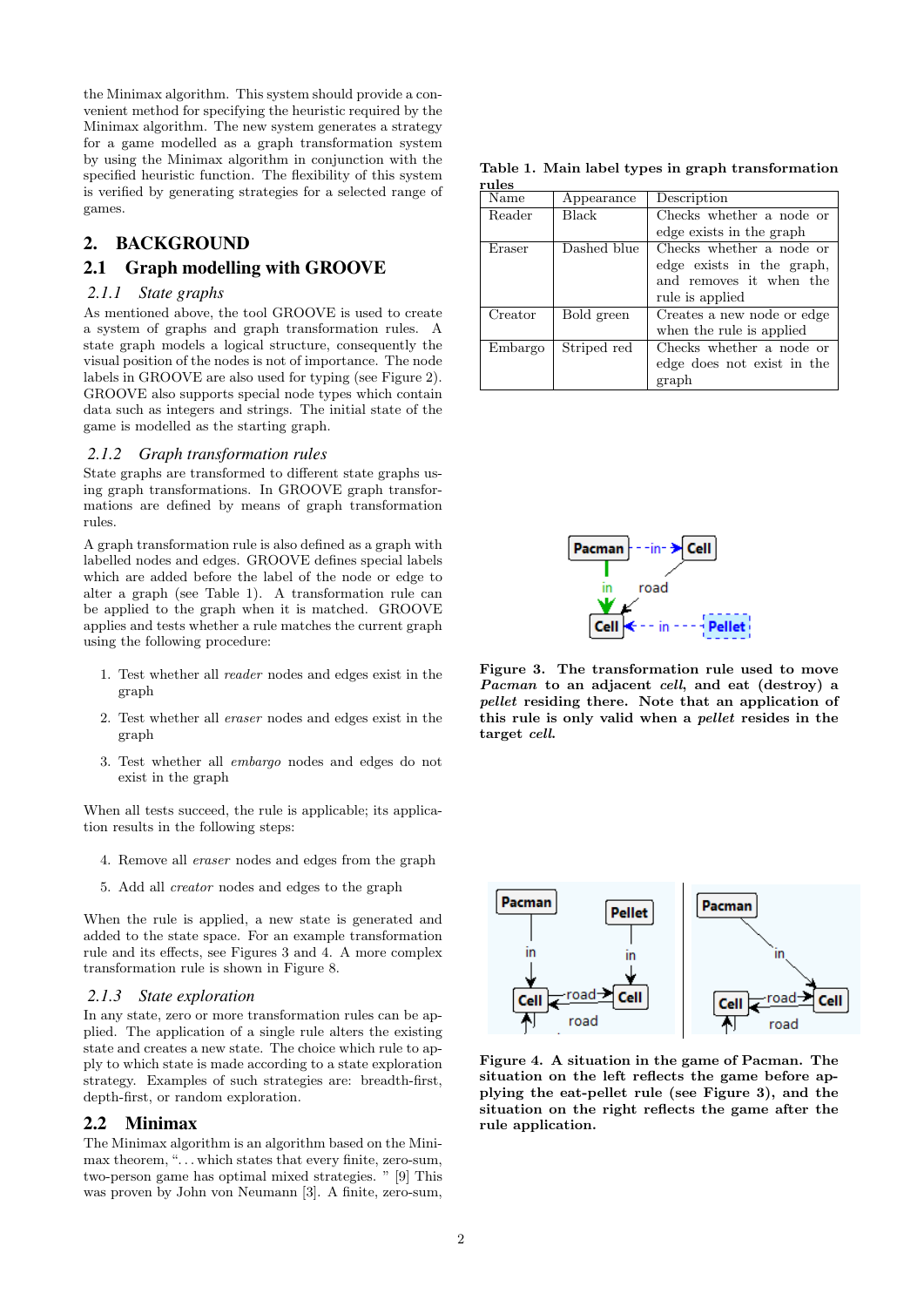

Figure 5. An example result of the Minimax algorithm. The values of parent nodes are based on the values of their child nodes.

two-person game is a game which is played by two players, which will eventually come to an end, such that the sum of the resulting scores of both players always results in the same value. An example of this is chess, in which a single point is distributed among both players (one for the winning player or half a point for both players).

We define the player, and the opponent. The Minimax algorithm determines the maximum gain of the player. In a zero-sum game, maximising the gains of a particular player results, by definition, in the minimisation of the gains of the opposing player. By assuming the opponent will always play the best possible move, the algorithm is able to predict the best or worst possible outcome of any move from a given state.

Minimax uses a heuristic (or: evaluation) function which calculates the quality of a given game state. An example of a simple (zero-sum) heuristic, given a state  $s$ , would be:

$$
h(s) = \begin{cases} 1, & Player\ won \\ -1, & Player\ lost \\ 0, & Otherwise \end{cases}
$$

When the state space is not fully explored, it may not be possible to determine whether a move will eventually win the game. A different heuristic function which does not depend on the eventual outcome can be used in these cases. An example for Reversi (see section 5.1) might be the following heuristic function:

$$
h(s) = (White\ pieces) - (Black\ pieces)
$$

The algorithm operates by performing a depth-first search (unlimited, or up to a given limit), to determine the heuristic values of states which lie deeper in the game tree. When the algorithm reaches a final state, or stops exploring from a certain state (because of configured constraints on the exploration, such as a limit as mentioned above), the heuristic value of that state is evaluated using the heuristic function. We will refer to such states as evaluation states.

Depending on which mode the algorithm is in (minimisation or maximisation) the value of a parent node is calculated by selecting the minimum or maximum value of its child nodes (see Figure 5). The minimisation or maximisation mode is switched if a different player can make a move, and the process is repeated until the algorithm has returned to the starting node.

The output is the evaluated tree with the calculated values. These values effectively form a strategy based on the heuristic function, as the algorithm has calculated which move is the best move in every situation.

# 3. RELATED WORK

This research uses the GROOVE program [6], which is also used to model non-game systems. Different tools based on model transformations exist, but no graph transformation tools similar to GROOVE have been found.

The Minimax algorithm is known to be used in practice as a means to construct computer controlled players, Deep Blue used a variant of the Minimax algorithm [1]. However, no specific scientific implementations of the Minimax algorithm for specific games were found by searching with combinations of the keywords *Minimax*, *Player*, *Im*plementation and Game(s).

Specific implementations of the Minimax algorithm have been designed for areas other than games. Jiang et al. have constructed a speech recognition algorithm by using the Minimax algorithm [2].

# 4. EXPLORATION STRATEGY DESIGN

#### 4.1 Overview

To implement the Minimax algorithm, the exploration strategy performs a depth-first search on the state space graph while generating the Minimax value for each encountered evaluation state. When the exploration of the state space is finished, or has reached the specified maximum depth, the Minimax value of all states in the state space graph has been calculated.

The following parameters of the exploration strategy can be configured:

- A list of transformation rules which carry the values from the evaluation states.
- The (optional) maximum search depth, this limits how deep the state space graph is explored.
- A turn evaluation rule, which is used to determine which player is the active player in the explored state. This rule must be applicable in every state.
- Whether the algorithm should attempt to maximise or to minimise the maximum gains.

#### 4.2 Implementation

The Minimax algorithm is implemented as an exploration strategy for GROOVE. This enables the algorithm to control the order in which states are explored and evaluated. The algorithm explores the state space by performing a depth-first search, as this minimises memory usage.

The interface provided by GROOVE disallows adding information to the state space graph. As a consequence, the exploration strategy has to maintain its own datastructure to keep track of intermediate data such as intermediate values and dependencies of nodes (see Figure 5 for a visualisation of example data). The algorithm uses a tree (see section A.1) structure to maintain this intermediate data, and evaluates values stored in this tree to determine the final node values. The designed implementation calculates this value after the exploration is finished.

Graph transformation rules in GROOVE are able to export values when they are applied. This feature is used by a heuristic evaluation rule to calculate the heurstic value and store it in the exploration strategy. The feature is also used to determine which player is allowed to make a move in a given state. This information is used to determine whether the algorithm has to maximise or minimise the gains for that state.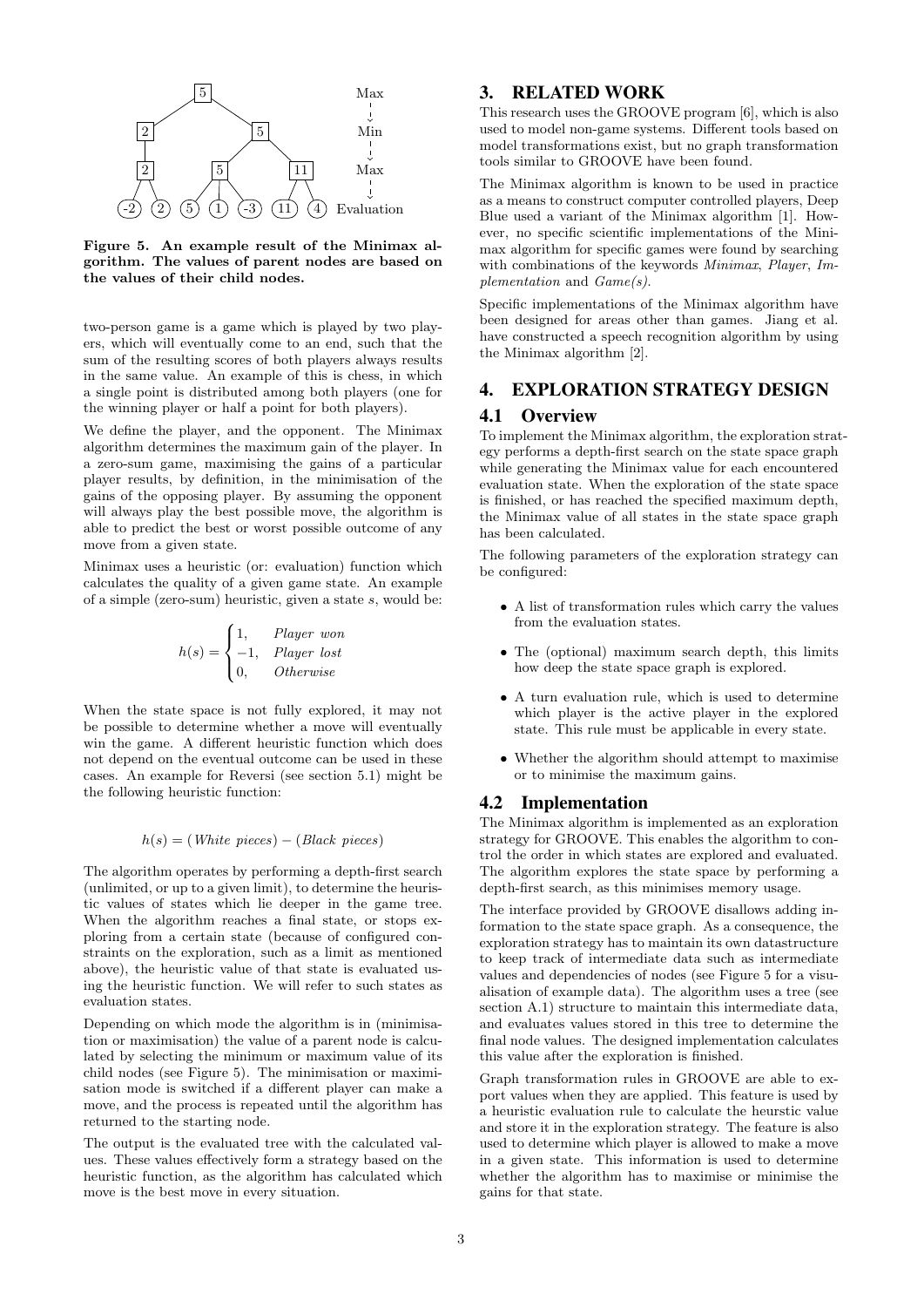

Figure 6. The starting state of the game of 21.

The exploration strategy is able to limit the search depth as a configurable setting. The algorithm updates whenever a transformation rule (a transition between states) is evaluated:

- 1. Allocate a tree node for the destination state of the transition
- 2. Whenever a rule should be evaluated, evaluate it and update the tree:
	- A heuristic evaluation rule is examined, and its value is stored in the corresponding tree node.
	- A turn evalution rule which determines which player is allowed to make a move is evaluated, and its value is stored in the corresponding tree node.

## 5. VALIDATION

#### 5.1 Validation Games

The flexibility and correctness of the new system is validated by generating strategies for a range of games (see Table 2). The selected games vary in game tree depth and branching factor.

To verify whether the system supports the development of heuristics for small games, the games of Tic-Tac-Toe and 21 have been selected. To verify whether the system supports heuristics which function with a limited exploration depth, the games of  $Sim(6)$ ,  $4x4$  Reversi, and Wolf and Sheep have been selected.

- The game of  $Tic-Tac-Toe$  has a relatively small state space, which is useful for testing purposes. An example state of Tic-Tac-Toe is shown in Figure 1.
- The game of 21 is a variant of the Nim game, in which two players draw one, two, or three sticks from a stack of 21 sticks after each other. The player who draws the last stick loses the game. The game can also be played with less sticks, which decreases the state space complexity.
- The game of  $Sim(6)$  [7] consists of six vertices in which two players draw edges between vertices one after another. The first player who creates a cycle of length 3 (a triangle if drawn on paper) loses the game. This game has a limited amount of options each turn, but has a moderately large state space. An example state of  $Sim(6)$  is displayed in Figure 7.
- Reversi (also known as *Othello*) is a game in which players take turns to place colored marbles on a square

![](_page_3_Figure_15.jpeg)

Figure 7. An intermediate state of the  $Sim(6)$ game.

![](_page_3_Figure_17.jpeg)

Figure 8. In this transformation rule, a sheep moves between cells connected by a road edge. Note the embargo rules which specify that the destination cell should not harbour any wolves or sheep.

board. Marbles of the opponent can be converted by bounding them in a straight line with two marbles of the player. The version which is played on a 4x4 board is used to limit the size of state space.

• The game of *Wolf and Sheep* is a game which is played on a Draughts board (50 diagonally aligned board positions). Five sheep (white discs) start facing one wolf (black disc) at the opposite sides of the board. The sheep can only move forward, the wolf can move in all diagonal directions. The sheep win when the wolf cannot make a move, the wolf wins when it reaches the opposite side of the board. This game has a limited amount of moves each turn, but may need many moves to complete. An example transformation rule for moving sheep in this game is shown in Figure ??

# 5.2 Evaluation

#### *5.2.1 Usability*

Given an existing graph transformation system for a game, a certain amount of effort is required to prepare the graph

Table 2. An overview of the testing games

| Name           | $_{\#}$<br>$\operatorname{each}$<br>moves | State space size |
|----------------|-------------------------------------------|------------------|
|                | $_{\rm turn}$                             |                  |
| Tic-Tac-Toe    | Small $(max 9)$                           | Small            |
| 21             | Small (max $3$ )                          | Small            |
| 4x4 Reversi    | Medium                                    | Medium           |
| Sim(6)         | Medium $(max 30)$                         | Large            |
| Wolf and Sheep | Small (max $10$ )                         | Large            |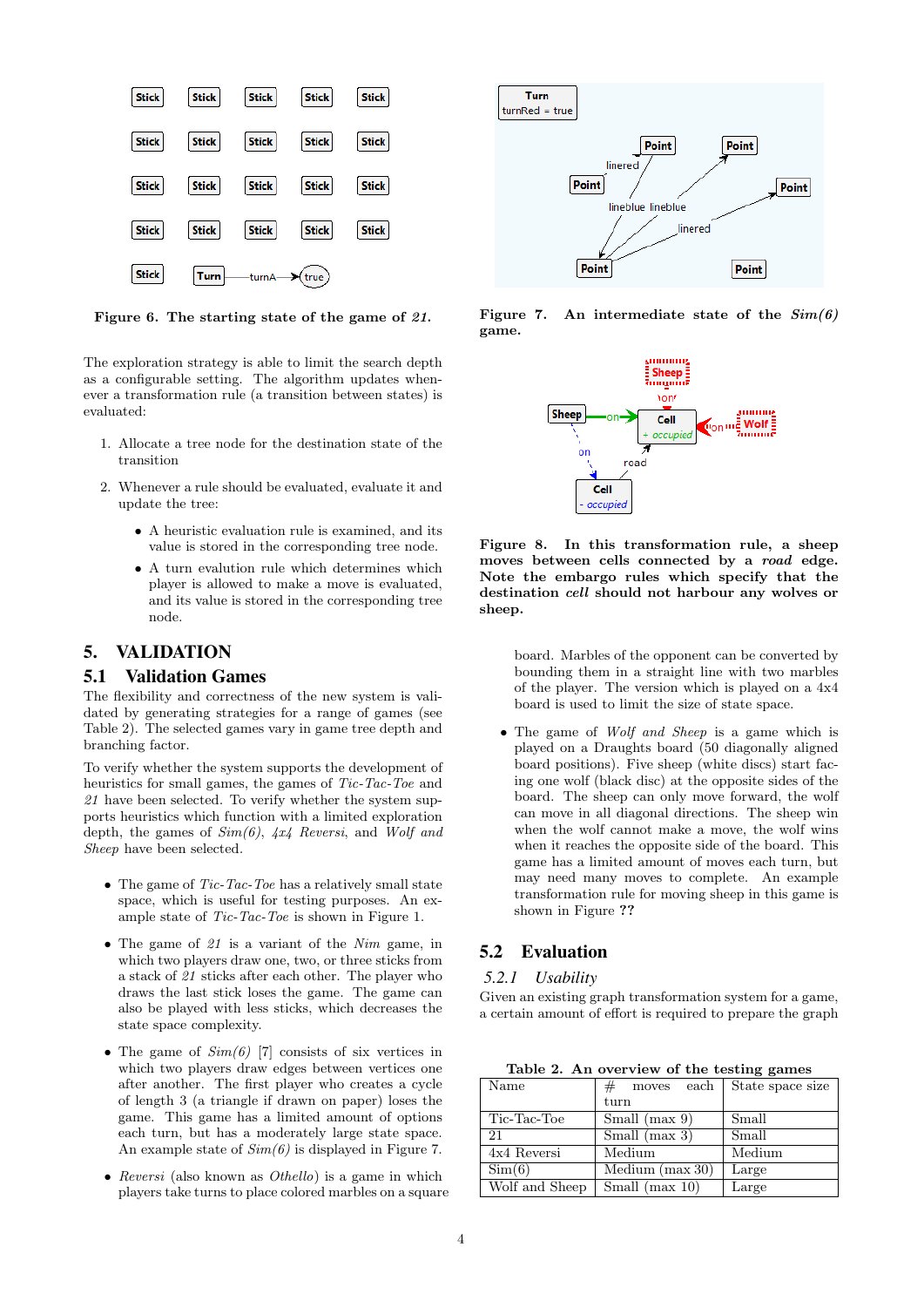| Game           | $#$ States | #           | Finished |
|----------------|------------|-------------|----------|
|                |            | Transitions |          |
| Tic-Tac-Toe    | 6436       | 21645       | Yes      |
| 21             | 44         | 89505       | Yes      |
| Sim(6)         | $3668k+$   | $8241k+$    | No       |
| 4x4 Reversi    | $1144k+$   | $3735k+$    | Nο       |
| Wolf and Sheep | $2485k+$   | $6294k+$    | No       |

Table 3. An overview of the graph transformation systems of the games

transformation system for use with the Minimax exploration strategy. The following steps are needed to perform a conversion:

- The turn evaluation rule must be created, and the grammar must be altered to enable this rule to read the turn information from a state.
- The heuristic evaluation function must be constructed: for each possible evaluation state, a rule needs to exist to enable the exploration strategy to determine the value of the heuristic function in such a state.

## *5.2.2 Effectiveness*

We constructed graph transformation systems for every game mentioned in section 5.1. For an overview of the results for each game, see Table 3. This section describes the process of constructing and testing each game. The tests were run with GROOVE with a memory limit of 3GB (Java Maximum Heap limit). The exploration was halted as soon as the duration of the exploration exceeded 15 minutes, this is indicated in the table in the 'Finished' column, the values in the table correspond with the measured values at this point.

- For the game of Tic-Tac-Toe, using the first evaluation function described in section 2.2, the algorithm generated a tree with correct values for a regular game with the maximizing player making the first move. The algorithm was able to explore the entire game tree. The result of the exploration strategy showed that when all players play with a perfect strategy, the game can only end in a draw.
- The game of 21 does not allow games which end in a draw. This was reflected in the used evaluation function by removing the corresponding alternative. This resulted in the following evaluation function:

$$
h(s) = \begin{cases} 1, & Player \ won \\ -1, & Player \ lost \end{cases}
$$

The results of the exploration strategy showed that the starting player can always win. The algorithm was able to explore the entire game tree.

- No problems were encountered during the construction of  $Sim(6)$ . The size of the state space of the game limits the amount of states which can be evaluated in a short time with simple heuristic functions, similar to the function of 21. Not all states could be explored with the used memory limit.
- No significant problems were encountered while constructing 4x4 Reversi in GROOVE. The heuristic function used to evaluate the states of this game did not depend on the eventual outcome of the game, but

rather estimated the winning chances with the difference in piece counts of both players. Not all states could be explored with the used memory limit.

$$
h(s) = (White\ pieces) - (Black\ pieces)
$$

• The implementation of the game of Wolf and Sheep did not cause any notable errors. The evaluation function used was similar to the function used for the game of 21. Not all states could be explored with the used memory limit.

### 6. FUTURE RESEARCH

The Minimax algorithm has been used in the wild to construct computer controlled players. As a result, many optimisations of the algorithm exist. These variants of the Minimax algorithm avoid exploring the entire state space graph. Probably the best known optimisation of the Minimax algorithm is  $\alpha - \beta$  pruning. Other optimisations are the NegaScout  $[5]$ , SSS\*  $[8]$  and MTD(f)  $[4]$  algorithms. The current implementation of Minimax has not been optimized. Future research could aim to improve the performance of the current implementation by using one of the aforementioned optimisations.

Graph transformation tools such as GROOVE currently lack interactivity during the exploration. This limits the feasibility of assessing the quality of the generated strategies. For example, playing a game of chess against a computer controlled player which uses a strategy generated by a graph transformation system using GROOVE is cumbersome at the very least. Future research could attempt to improve the interactiveness of graph transformation tools.

We are able to apply algorithms which use heuristic functions to games represented as graph transformations, different search algorithms (A<sup>∗</sup> for example) might be suitable for searching the game state space. Future research could employ the designed framework for heuristic functions to test whether different algorithms are suited for use with graph transformation systems.

Existing game models must currently be transformed for use by the exploration strategy by hand. It might be possible to automate (parts of) this process. Future research could aim to construct a system which achieves this.

## 7. CONCLUSION

The designed system shows that the Minimax algorithm is compatible with graph transformation systems such as GROOVE. The system requires only small adjustments of existing graph transformation systems before use, and can consequently be used for a wide variety of problems.

The new system can be used as an effective means to generate strategies for a wide variety of zero-sum games (those which can be modelled as a graph transformation system) with little effort. The system accomplishes this by combining the flexibility of graph transformation system design of GROOVE with the power of the Minimax algorithm.

For less complex games  $(Tic-Tac-Toe$  and  $21)$ , correct strategies have been generated using the designed system. The correctness of generated strategies could not be evaluated for more complex games (*Reversi* and  $Sim(6)$ )) as this proof requires the analysis of the complete state space.

## 8. REFERENCES

[1] M. Campbell, A. J. Hoane Jr, and F.-h. Hsu. Deep blue. Artificial intelligence, 134(1):57–83, 2002.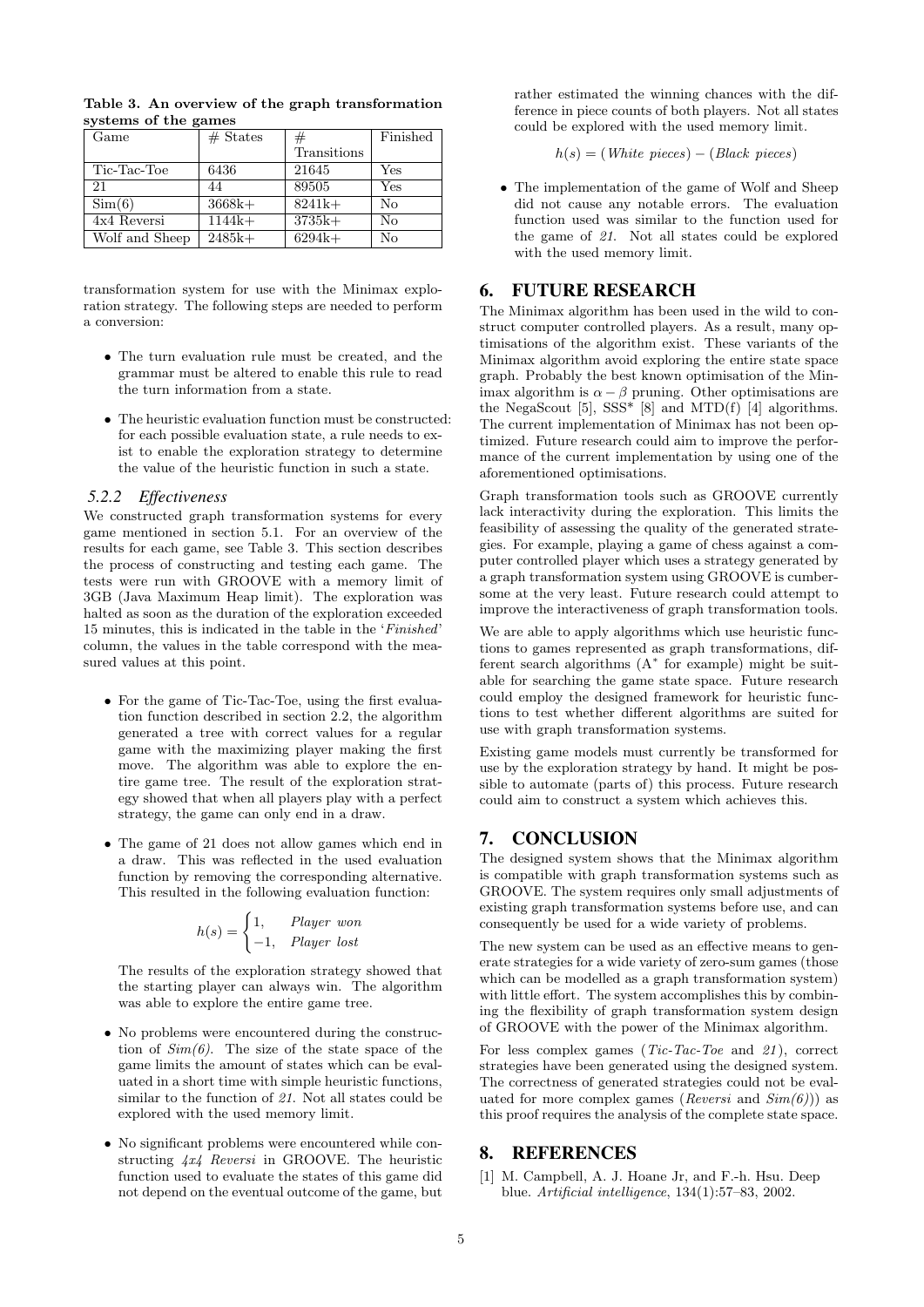- [2] H. Jiang, K. Hirose, and Q. Hue. A minimax search algorithm for robust continuous speech recognition. Speech and Audio Processing, IEEE Transactions on, 8(6):688–694, 2000.
- [3] J. Neumann. Zur theorie der gesellschaftsspiele. Mathematische Annalen, 100(1):295–320, 1928.
- [4] A. Plaat, J. Schaeffer, W. Pijls, and A. d. Bruin. A new paradigm for minimax search. Technical report, Erasmus School of Economics (ESE), 1995.
- [5] A. Reinefeld. An improvement of the scout tree-search algorithm. ICCA Journal, 6(4):4–14, 1983.
- [6] A. Rensink. The GROOVE simulator: A tool for state space generation. In J. L. Pfaltz, M. Nagl, and

B. Böhlen, editors, Applications of Graph Transformations with Industrial Relevance (AGTIVE), volume 3062 of Lecture Notes in Computer Science, pages 479–485, Berlin, 2004. Springer Verlag.

- [7] W. Slany. Graph ramsey games. CoRR, cs.CC/9911004, 1999.
- [8] G. Stockman. A minimax algorithm better than alpha-beta? Artificial Intelligence, 12(2):179 – 196, 1979.
- [9] E. W. Weisstein. Minimax theorem. http://mathworld.wolfram.com/MinimaxTheorem.html.